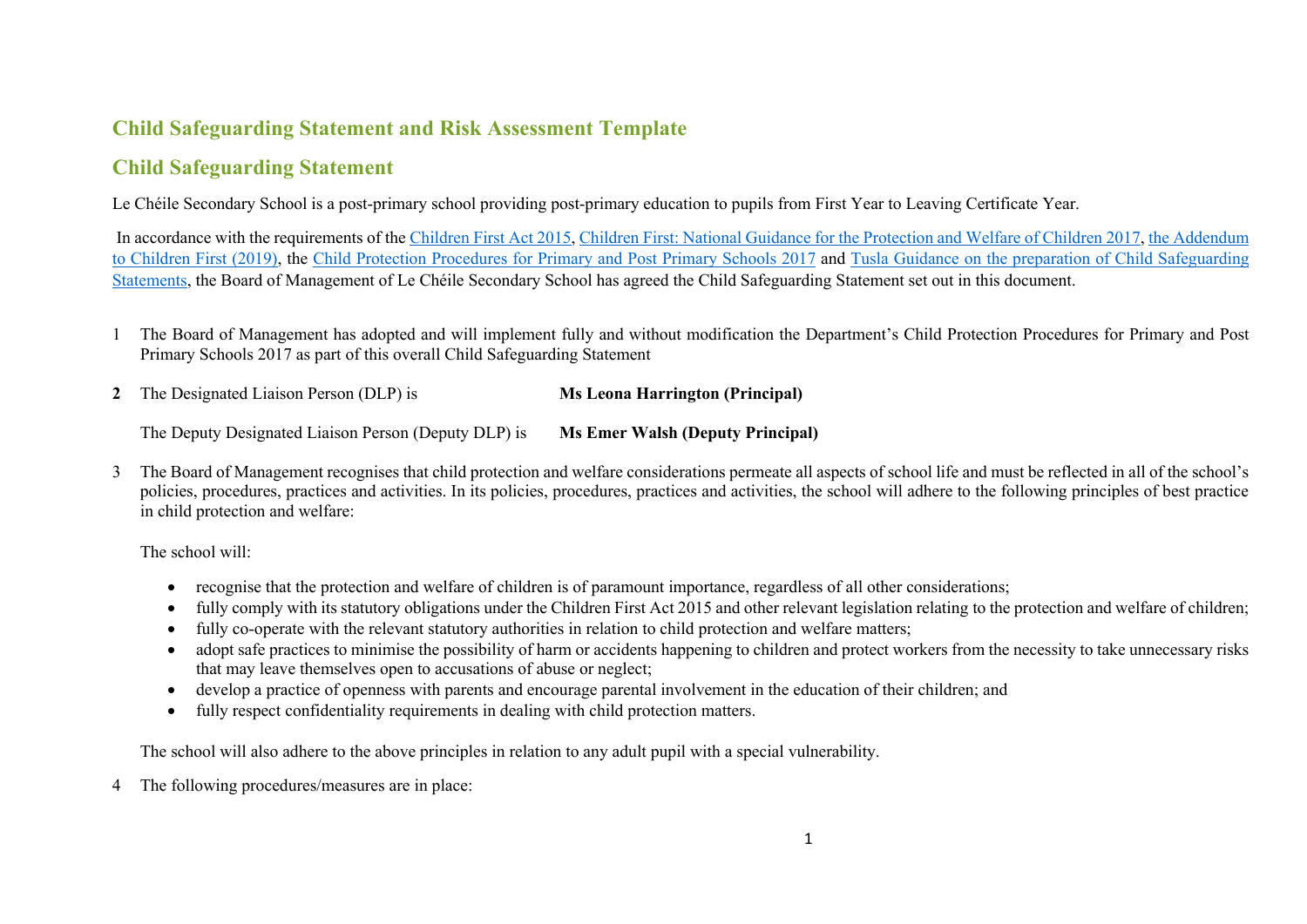- In relation to any member of staff who is the subject of any investigation (howsoever described) in respect of any act, omission or circumstance in respect of a child attending the school, the school adheres to the relevant procedures set out in Chapter 7 of the Child Protection Procedures for Primary and Post-Primary Schools 2017 and to the relevant agreed disciplinary procedures for school staff which are published on the DE website.
- In relation to the selection or recruitment of staff and their suitability to work with children, the school adheres to the statutory vetting requirements of the National Vetting Bureau (Children and Vulnerable Persons) Acts 2012 to 2016 and to the wider duty of care guidance set out in relevant Garda vetting and recruitment circulars published by the Department of Education and available on the DE website.
- In relation to the provision of information and, where necessary, instruction and training, to staff in respect of the identification of the occurrence of harm (as defined in the 2015 Act) the school-
	- $\triangleright$  Has provided each member of staff with a copy of the school's Child Safeguarding Statement
	- $\triangleright$  Ensures all new staff are provided with a copy of the school's Child Safeguarding Statement
	- $\triangleright$  Encourages staff to avail of relevant training
	- $\triangleright$  Encourages Board of Management members to avail of relevant training
	- $\triangleright$  The Board of Management maintains records of all staff and Board member training
- In relation to reporting of child protection concerns to Tusla, all school personnel are required to adhere to the procedures set out in the Child Protection Procedures for Primary and Post-Primary Schools 2017, including in the case of registered teachers, those in relation to mandated reporting under the Children First Act 2015.
- In this school the Board has appointed the abovenamed DLP as the "relevant person" (as defined in the Children First Act 2015) to be the first point of contact in respect of the schools child safeguarding statement.
- All registered teachers employed by the school are mandated persons under the Children First Act 2015.
- In accordance with the Children First Act 2015 and the Addendum to Children First (2019), the Board has carried out an assessment of any potential for harm to a child while attending the school or participating in school activities. A written assessment setting out the areas of risk identified and the school's procedures for managing those risks is included with the Child Safeguarding Statement.
- The various procedures referred to in this Statement can be accessed via the school's website, the DE website or will be made available on request by the school.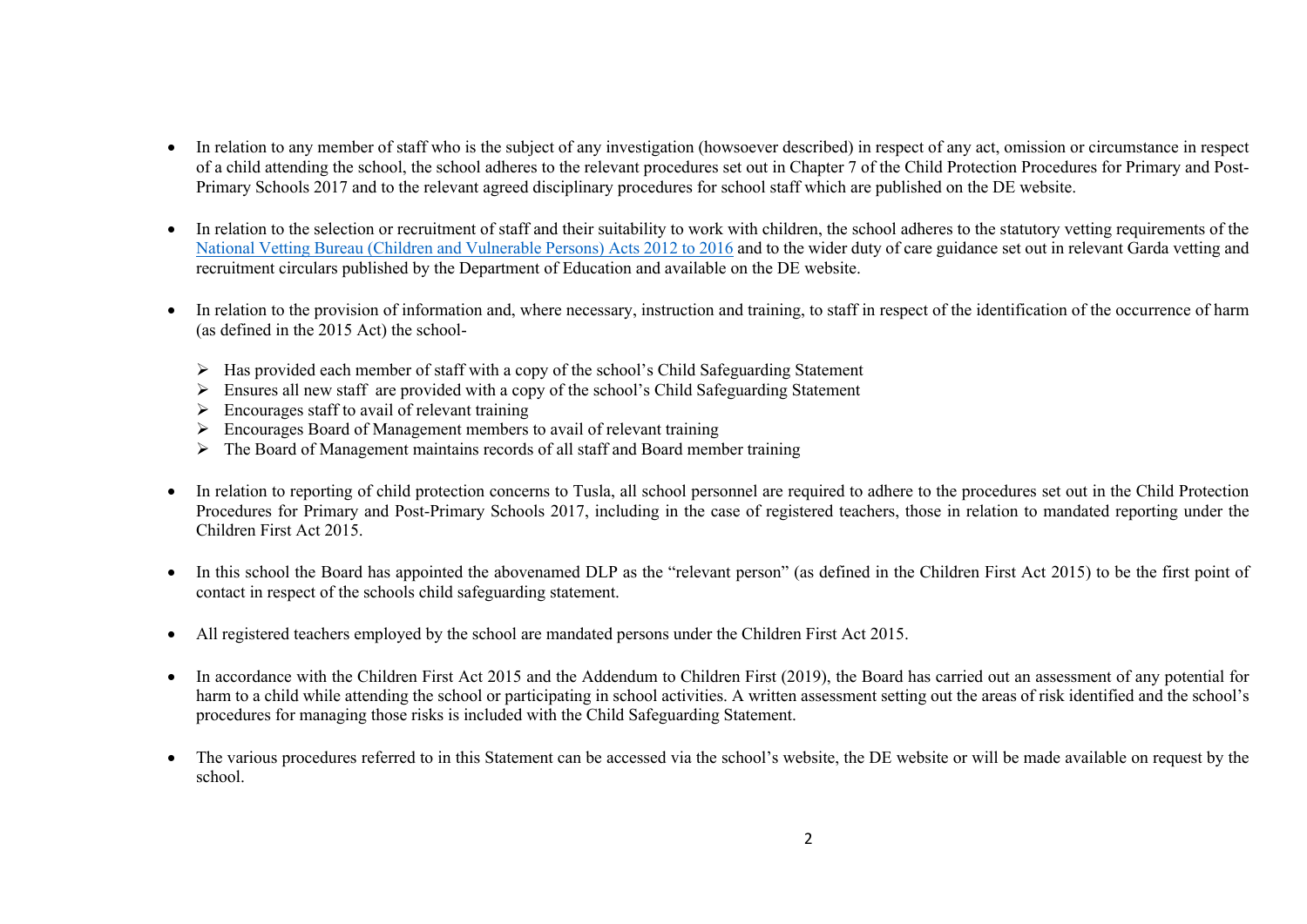**Note:** The above is not intended as an exhaustive list. Individual Boards of Management shall also include in this section such other procedures/measures that are of relevance to the school in question.

- 5 This statement has been published on the school's website and has been provided to all members of school personnel, the Parents' Association (if any) and the patron. It is readily accessible to parents and guardians on request. A copy of this Statement will be made available to Tusla and the Department if requested.
- 6 This Child Safeguarding Statement will be reviewed annually or as soon as practicable after there has been a material change in any matter to which this statement refers.

This Child Safeguarding Statement was adopted by the Board of Management on  $11<sup>th</sup>$  Sept 2019

This Child Safeguarding Statement was reviewed by the Board of Management on 25<sup>th</sup> May 2021.

Signed: Michael Deman Signed: XCOIC Marryh

Chairperson of Board of Management Principal/Secretary to the Board of Management

Date:  $25<sup>th</sup>$  May 2021 Date:  $25<sup>th</sup>$  May 2021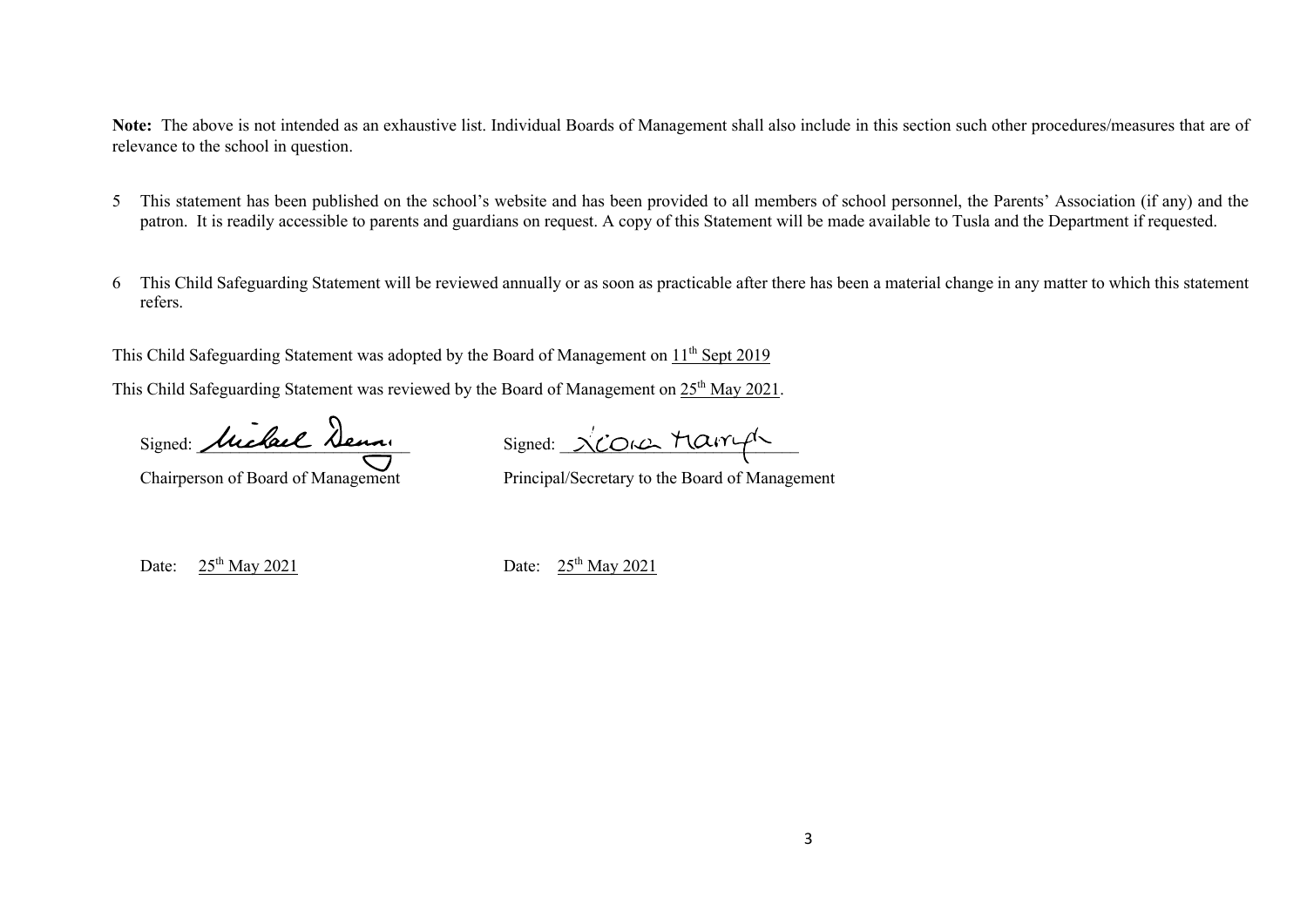## **Child Safeguarding Risk Assessment**

## **Written Assessment of Risk of Le Chéile Secondary School**

In accordance with section 11 of the Children First Act 2015 and with the requirement of Chapter 8 of the *Child Protection Procedures for Primary and Post-Primary Schools 2017*, the following is the Written Risk Assessment of Le Chéile Secondary School

| 1. List of school activities                      | 2. The school has identified the following risk of<br>harm in respect of its activities - | 3. The school has the following procedures in<br>place to address the risks of harm identified<br>in this assessment - |
|---------------------------------------------------|-------------------------------------------------------------------------------------------|------------------------------------------------------------------------------------------------------------------------|
| <b>Interactions between teachers and students</b> | Risk of student being harmed in the school by a                                           | The school has provided each member of school                                                                          |
| including but not limited to:                     | member of school personnel                                                                | staff with a copy of the school's Student                                                                              |
| -Classroom teaching                               |                                                                                           | Safeguarding Statement                                                                                                 |
|                                                   | Risk of harm due to inappropriate                                                         |                                                                                                                        |
| -Homework club/evening study                      | relationship/communications between a student                                             | The Child Protection Procedures for Primary and                                                                        |
|                                                   | and an adult.                                                                             | Post-Primary Schools 2017 are made available to                                                                        |
| -Outdoor teaching activities                      |                                                                                           | all school personnel.                                                                                                  |
|                                                   | Risk of harm due to inadequate supervision of                                             |                                                                                                                        |
| -Sporting Activities                              | students                                                                                  | School Personnel are required to adhere to the Child                                                                   |
|                                                   |                                                                                           | Protection Procedures for Primary and Post-Primary                                                                     |
| Interaction between students including but        | Risk of harm due to bullying of student                                                   | Schools 2017 and all registered teaching staff are                                                                     |
| not limited to:                                   |                                                                                           | required to adhere to the Children First Act 2015.                                                                     |
| -Recreation breaks for students Movement          | Risk of student being harmed in the school by                                             |                                                                                                                        |
| between classes                                   | another student                                                                           | School personnel are expected to adhere to the                                                                         |
|                                                   |                                                                                           | Teaching Council's Code of Conduct.                                                                                    |
| -Use of toilets                                   | Risk of harm due to inappropriate                                                         | New Teacher Induction programme in place                                                                               |
|                                                   | relationship/communications between a student                                             |                                                                                                                        |
| -Use of PE changing rooms                         | and another student                                                                       | The school ensures appropriate supervision of                                                                          |
|                                                   |                                                                                           | students during breaks.                                                                                                |
| -Outdoor teaching activities                      |                                                                                           |                                                                                                                        |
|                                                   |                                                                                           | The school has an Anti-Bullying Policy which fully                                                                     |
| -Sporting Activities                              |                                                                                           | adheres to the requirements of the Department's                                                                        |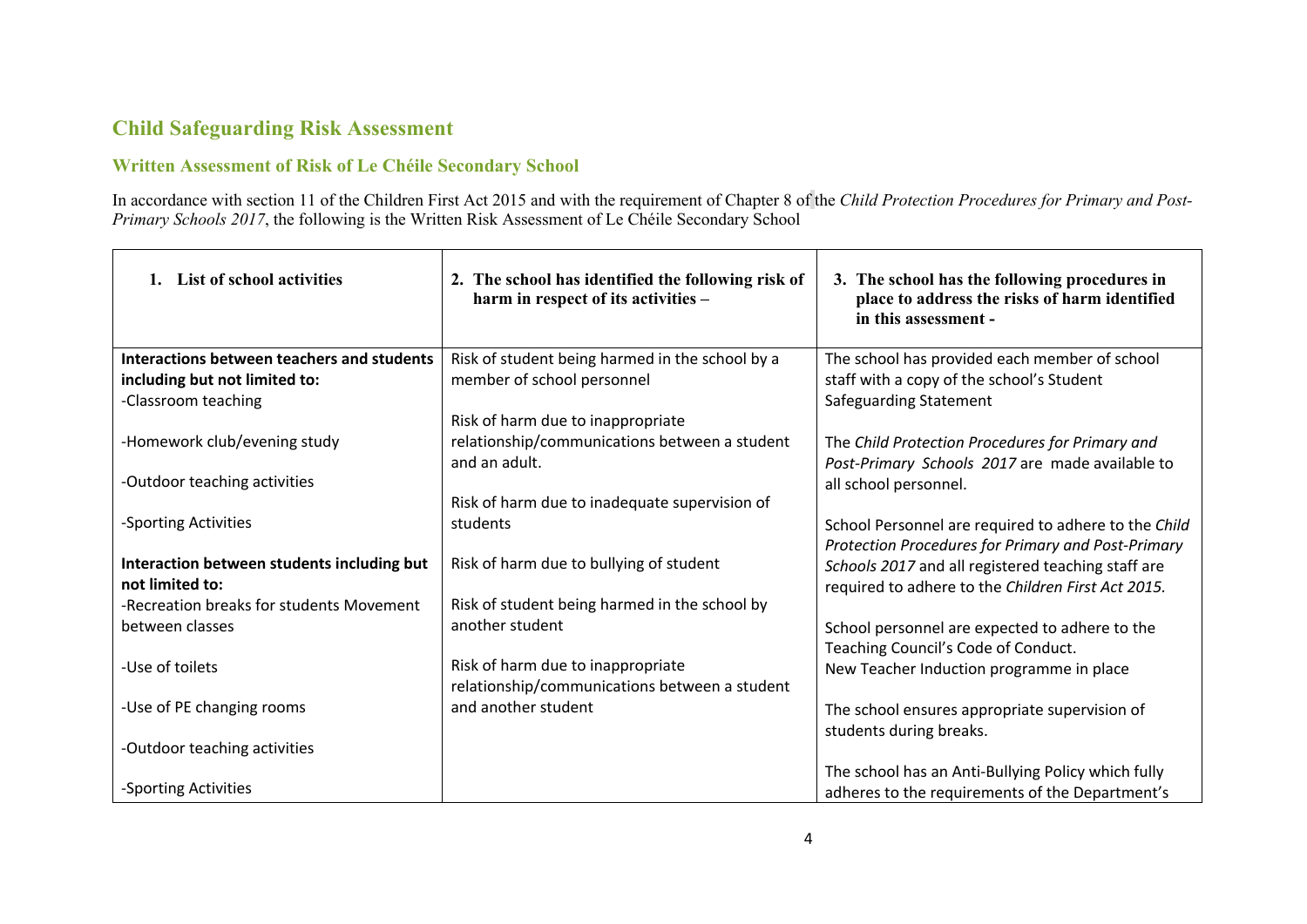|                                                             |                                                                                        | Anti-Bullying Procedures for Primary and Post-<br><b>Primary Schools</b><br>The school has in place a code of behaviour for<br>students<br>A digital toilet pass is system is in place for students<br>who need to leave class to use the bathroom |
|-------------------------------------------------------------|----------------------------------------------------------------------------------------|----------------------------------------------------------------------------------------------------------------------------------------------------------------------------------------------------------------------------------------------------|
| Daily arrival and dismissal of students                     | Risk of harm due to inadequate supervision of<br>students entering and leaving school. | The school ensures appropriate supervision of<br>students for daily arrival and dismissal as per the<br>allocation provided under the Supervision &<br>Substitution Scheme of the Department of Education<br>and Skills.                           |
| <b>One-to-one teaching</b><br><b>One-to-one counselling</b> | Risk of harm in one-to-one teaching situation                                          | School personnel are expected to adhere to the<br>Teaching Council's Code of Conduct.                                                                                                                                                              |
|                                                             |                                                                                        | Learning Support Room and Offices have glass<br>windows/door panels.                                                                                                                                                                               |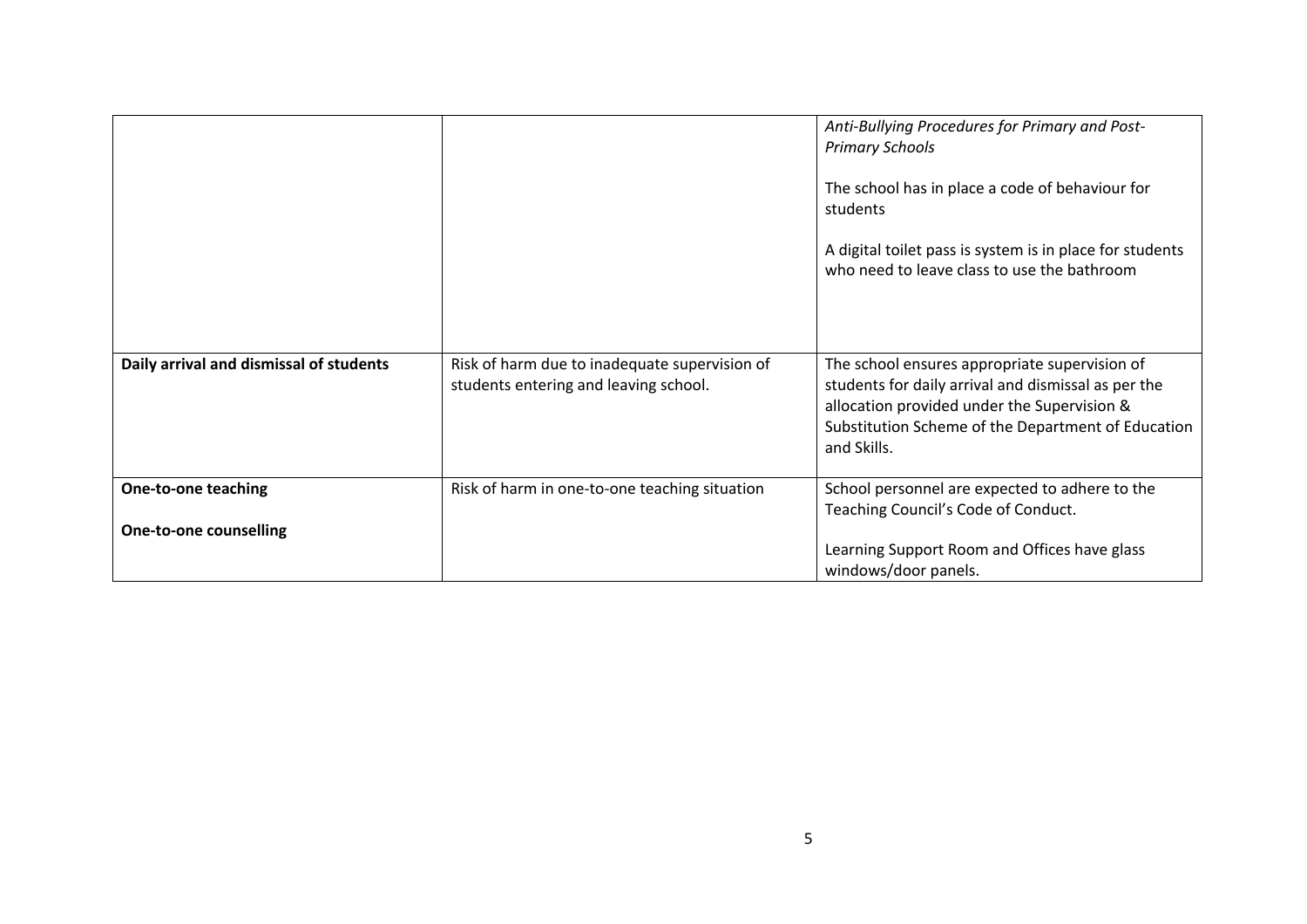| <b>School outings</b><br>-School trips involving overnight stay<br>-School trips involving foreign travel<br>-Use of off-site facilities for school activities | Risk of student being harmed by a member of<br>school personnel, a member of staff of another<br>organisation or other person while student<br>participating in out of school activities<br>Risk of harm due to inadequate supervision of<br>students while attending out of school activities | The school has in place a School Trips & Outing<br>Policy clear procedures in respect of same.<br>Le Chéile Secondary School adheres to the<br>requirements of the Garda vetting legislation and<br>and Garda vetting |
|----------------------------------------------------------------------------------------------------------------------------------------------------------------|------------------------------------------------------------------------------------------------------------------------------------------------------------------------------------------------------------------------------------------------------------------------------------------------|-----------------------------------------------------------------------------------------------------------------------------------------------------------------------------------------------------------------------|
| Application of sanctions under the school's<br>Code of Behaviour including detention of<br>students, confiscation of phones etc                                | Risk of harm due to inconsistent implementation of<br>the Code of Behaviour                                                                                                                                                                                                                    | The school has in place a Code of Behaviour<br><b>Induction Programme for New Teachers</b>                                                                                                                            |
| Care of students with Special Educational<br>Needs, including intimate care needs where<br>needed                                                              | Risk of harm to students with SEN who have<br>particular vulnerabilities                                                                                                                                                                                                                       | An updated SEN Policy reflecting the student profile<br>in the Autism Unit (particularly Care Needs).                                                                                                                 |
|                                                                                                                                                                | Risk of harm to students while a student is<br>receiving intimate care                                                                                                                                                                                                                         | Recruitment of teachers with SEN Training                                                                                                                                                                             |
|                                                                                                                                                                |                                                                                                                                                                                                                                                                                                | Ongoing CPD for teacher/SNA                                                                                                                                                                                           |
|                                                                                                                                                                |                                                                                                                                                                                                                                                                                                | Designated toilet for SEN students with particular<br>care needs                                                                                                                                                      |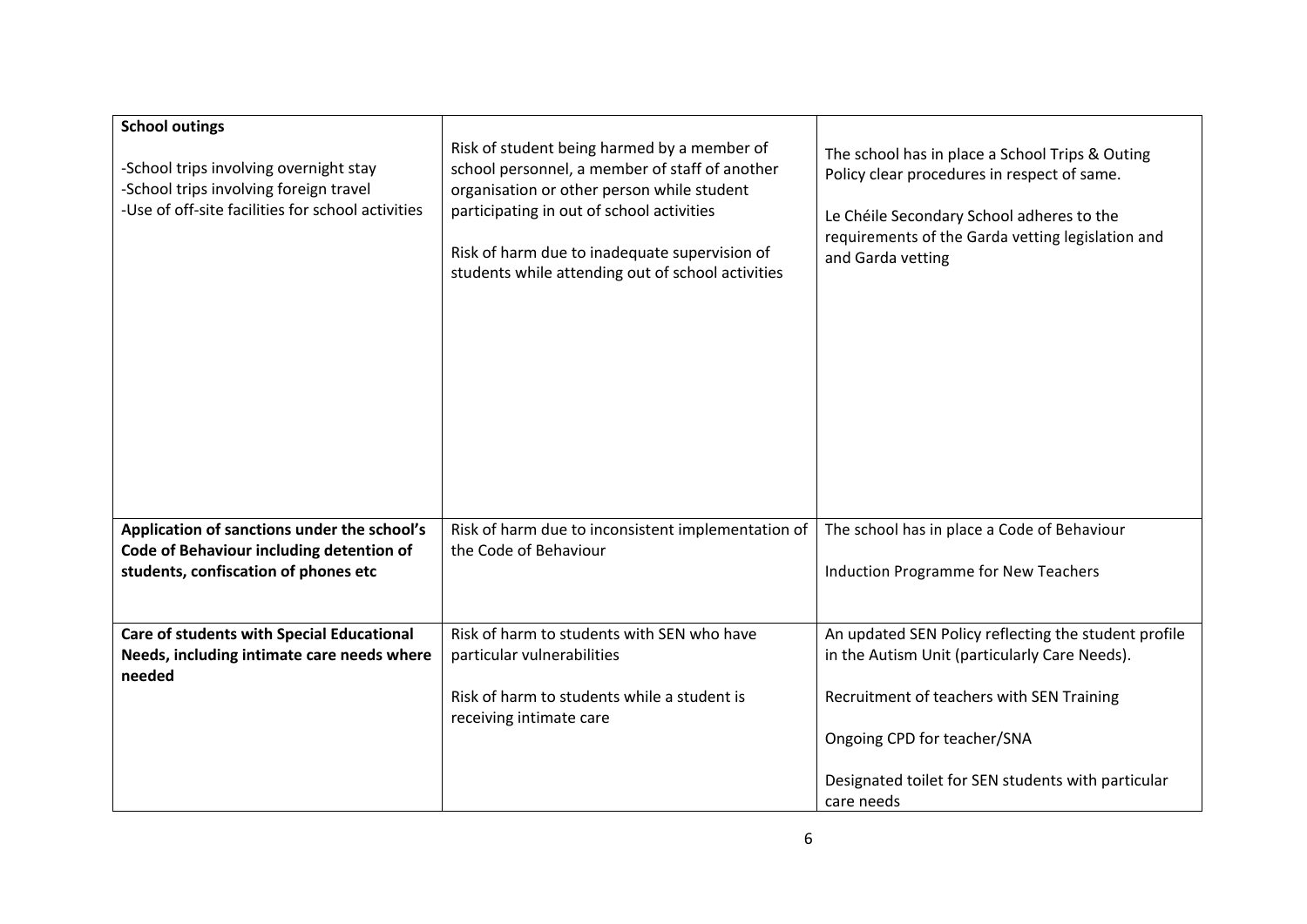| Care of students with specific<br>vulnerabilities/needs including:<br>Students from ethnic<br>minorities/migrants<br>Students of minority religions<br>$\overline{\phantom{a}}$<br>Children in care<br>Children on CPNS<br>Students presenting with Covid | Risk of student being harmed in the school by a<br>member of school personnel<br>Risk of a student being harmed in the school by<br>another students<br>Risk of harm due to bullying of student | The School has an Anti-Bullying Policy which fully<br>adheres to the requirements of the DES Anti Bullying<br>Procedures for Primary and Post Primary Schools<br>The School has in place a Code of Behaviour for<br>students<br>The School has a Pastoral Team and Care Team in<br>place. An In/Out system is in operation and<br>vulnerable students have key workers when<br>appropriate |
|-----------------------------------------------------------------------------------------------------------------------------------------------------------------------------------------------------------------------------------------------------------|-------------------------------------------------------------------------------------------------------------------------------------------------------------------------------------------------|--------------------------------------------------------------------------------------------------------------------------------------------------------------------------------------------------------------------------------------------------------------------------------------------------------------------------------------------------------------------------------------------|
|                                                                                                                                                                                                                                                           |                                                                                                                                                                                                 | The school has a Covid Response Plan                                                                                                                                                                                                                                                                                                                                                       |
| <b>Administration of Medicine</b>                                                                                                                                                                                                                         | Risk of harm while student is receiving First Aid or                                                                                                                                            | The school has in place procedures for the                                                                                                                                                                                                                                                                                                                                                 |
| <b>Administration of First Aid</b>                                                                                                                                                                                                                        | medicines                                                                                                                                                                                       | administration of medication to students                                                                                                                                                                                                                                                                                                                                                   |
|                                                                                                                                                                                                                                                           |                                                                                                                                                                                                 | The school has identified First Aid personnel.                                                                                                                                                                                                                                                                                                                                             |
| <b>Curricular provision in respect of SPHE, RSE</b>                                                                                                                                                                                                       | Risk of harm to students through lack of                                                                                                                                                        | The school implements the SPHE curriculum                                                                                                                                                                                                                                                                                                                                                  |
|                                                                                                                                                                                                                                                           | understanding of specific issues in relation to the<br>delivery of SPHE/RSE curriculum                                                                                                          | The school has an RSE Policy                                                                                                                                                                                                                                                                                                                                                               |
|                                                                                                                                                                                                                                                           |                                                                                                                                                                                                 | The school is embedding the Wellbeing Programme<br>at Junior Cycle                                                                                                                                                                                                                                                                                                                         |
|                                                                                                                                                                                                                                                           |                                                                                                                                                                                                 | Staff encouraged to undertake ongoing CPD                                                                                                                                                                                                                                                                                                                                                  |
| Use of Information and Communication                                                                                                                                                                                                                      | Risk of harm due to students inappropriately                                                                                                                                                    | The school has in place an ICT Acceptable Use Policy                                                                                                                                                                                                                                                                                                                                       |
| Technology by students in school                                                                                                                                                                                                                          | accessing/using computers, social media, phones                                                                                                                                                 | in respect of usage of ICT by students                                                                                                                                                                                                                                                                                                                                                     |
|                                                                                                                                                                                                                                                           | and other devices while at school                                                                                                                                                               |                                                                                                                                                                                                                                                                                                                                                                                            |
|                                                                                                                                                                                                                                                           |                                                                                                                                                                                                 | The school has a firewall and a management system<br>(Meracki) in place.                                                                                                                                                                                                                                                                                                                   |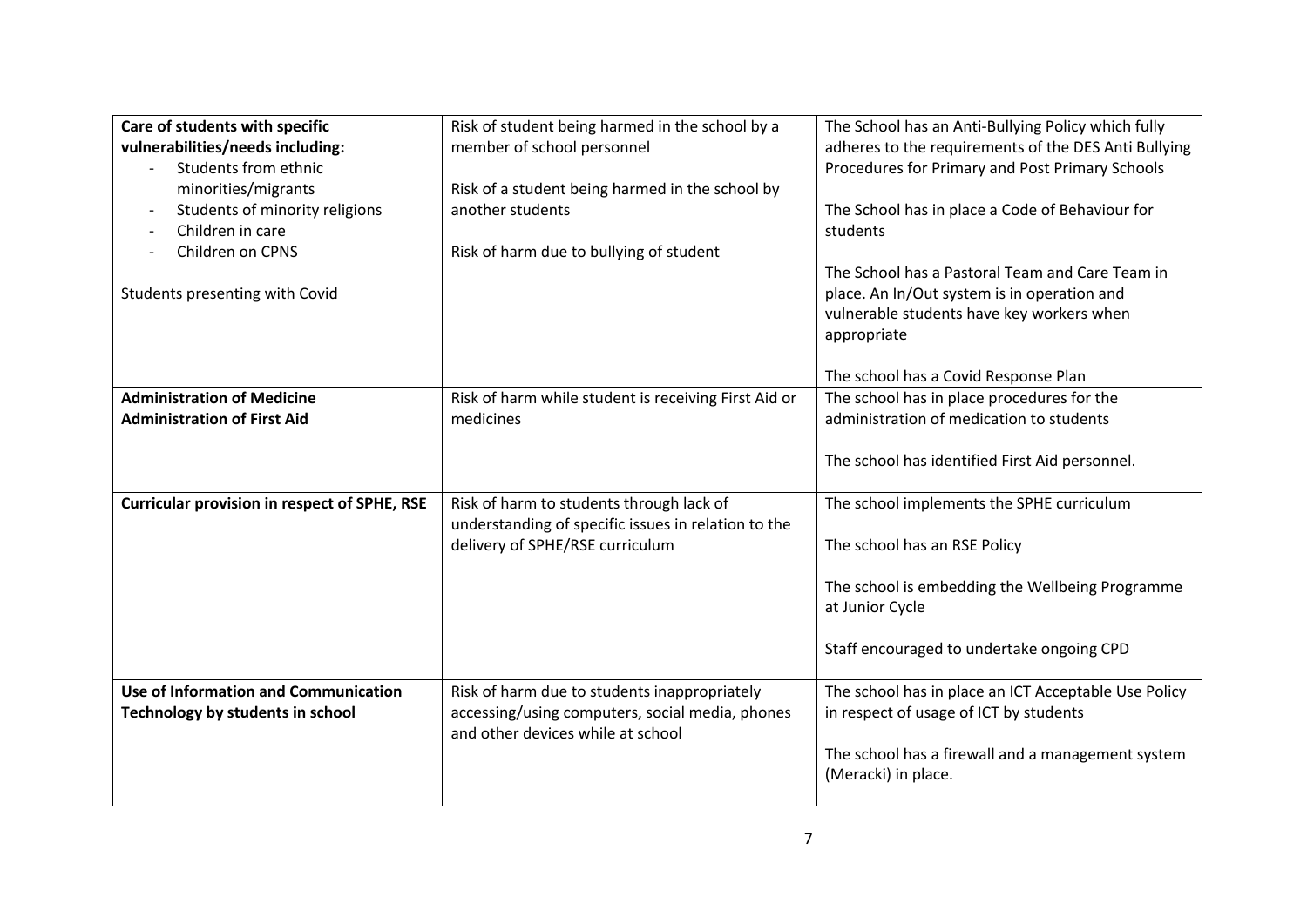| Particular reference to use of ICT in<br>breakout and overflow spaces or remote<br>learning during school closures(Covid) | Risk of harm caused by one student to another via<br>inappropriate social media contact, texting, using<br>digital devices or other               | Information note produced for parents and students                                                                                              |
|---------------------------------------------------------------------------------------------------------------------------|---------------------------------------------------------------------------------------------------------------------------------------------------|-------------------------------------------------------------------------------------------------------------------------------------------------|
| <b>Work Experience Placements</b>                                                                                         | Risk of student being harmed by a member of staff<br>of another organisation or other person while<br>student is participating in Work Experience | The school has in place a policy and procedure in<br>respect of students of the school undertaking work<br>experience in external organisations |
| Recruitment of school personnel including -                                                                               |                                                                                                                                                   | Le Chéile Secondary School adheres to the                                                                                                       |
| Teachers, including sub teachers<br><b>SNAs</b><br>Admin staff                                                            | Risk of student being harmed in the school by a<br>member of school personnel who has not been<br><b>Garda Vetted</b>                             | requirements of the Garda vetting legislation and<br>relevant DES circulars in relation to recruitment and<br>Garda vetting                     |
| Caretaker<br><b>Cleaners</b>                                                                                              |                                                                                                                                                   | The Child Protection Procedures for Primary and<br>Post-Primary Schools 2017                                                                    |
| <b>Bus Escorts (Covid Social Distancing)</b><br><b>Additional Supervisors (Covid)</b>                                     |                                                                                                                                                   | are made available to all school personnel.                                                                                                     |
| Use of external personnel to supplement<br>curriculum and/or other extra -curricular                                      |                                                                                                                                                   | All new staff are provided with a copy of the school's<br><b>Student Safeguarding Statement</b>                                                 |
| activities                                                                                                                | Risk of student being harmed in the school by a<br>volunteer or visitor to the school                                                             | Staff have undertaken relevant Child Protection                                                                                                 |
| -Sports Coaches<br>-External Tutors/Guest Speakers<br>-Volunteer/Parents involved on School                               |                                                                                                                                                   | <b>Training training</b><br>Induction Programme for new staff in place                                                                          |
| Activities                                                                                                                |                                                                                                                                                   | Rigorous recruitment procedures in place in respect<br>of new appointments                                                                      |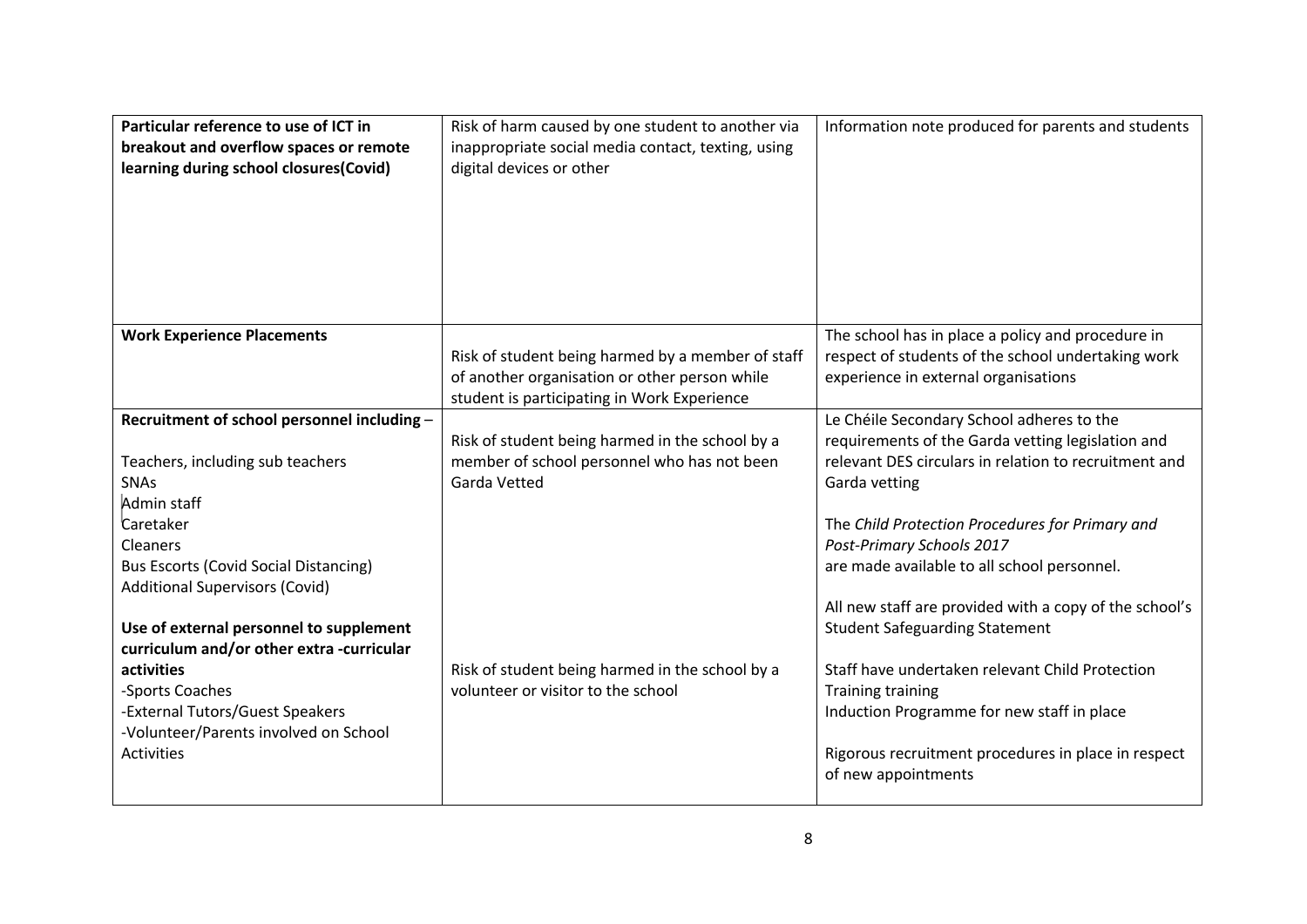| Use of video/photography/other media to |                                                       | Opt-in / out questions on the school enrolment form  |
|-----------------------------------------|-------------------------------------------------------|------------------------------------------------------|
| record at school events                 |                                                       | for parents/guardians to indicate preferences re     |
|                                         |                                                       | student images.                                      |
| Use of student images for PR purposes   |                                                       |                                                      |
| Use of Information and Communication    | Risk of harm caused by members of school              | The school has provided each member of school        |
| <b>Technology by staff</b>              | personnel communicating with students in an           | staff with a copy of the school's Student            |
|                                         | inappropriate manner via social media, texting,       | <b>Safeguarding Statement</b>                        |
|                                         | digital device or other manner.                       |                                                      |
| Particular reference to remote teaching |                                                       |                                                      |
| during Covid                            |                                                       | The Child Protection Procedures for Primary and      |
|                                         | Risk of harm caused by member of school               | Post-Primary Schools 2017 are made available to all  |
|                                         | personnel accessing/circulating inappropriate         | school personnel                                     |
|                                         | material via social media, texting, digital device or |                                                      |
|                                         | other manner.                                         | School Personnel are required to adhere to the Child |
|                                         |                                                       | Protection Procedures for Primary and Post-Primary   |
|                                         |                                                       | Schools 2017 and all registered teaching staff are   |
|                                         |                                                       | required to adhere to the Children First Act 2015.   |
|                                         |                                                       |                                                      |
|                                         |                                                       | School personnel are expected to adhere to the       |
|                                         |                                                       | Teaching Council's Code of Conduct                   |
|                                         |                                                       |                                                      |
|                                         |                                                       | Information note produced for teachers               |
|                                         |                                                       |                                                      |
|                                         |                                                       |                                                      |
|                                         |                                                       |                                                      |
|                                         |                                                       |                                                      |
|                                         |                                                       |                                                      |
| <b>Reporting</b>                        | Risk of harm not being recognised by school           | The school has provided each member of school        |
|                                         | personnel.                                            | staff with a copy of the school's Student            |
|                                         |                                                       |                                                      |
|                                         | Risk of harm not being reported properly and          | <b>Safeguarding Statement</b>                        |
|                                         | promptly by school personnel                          |                                                      |
|                                         |                                                       | The Child Protection Procedures for Primary and      |
|                                         |                                                       | Post-Primary Schools 2017 are made available to all  |
|                                         |                                                       | school personnel                                     |